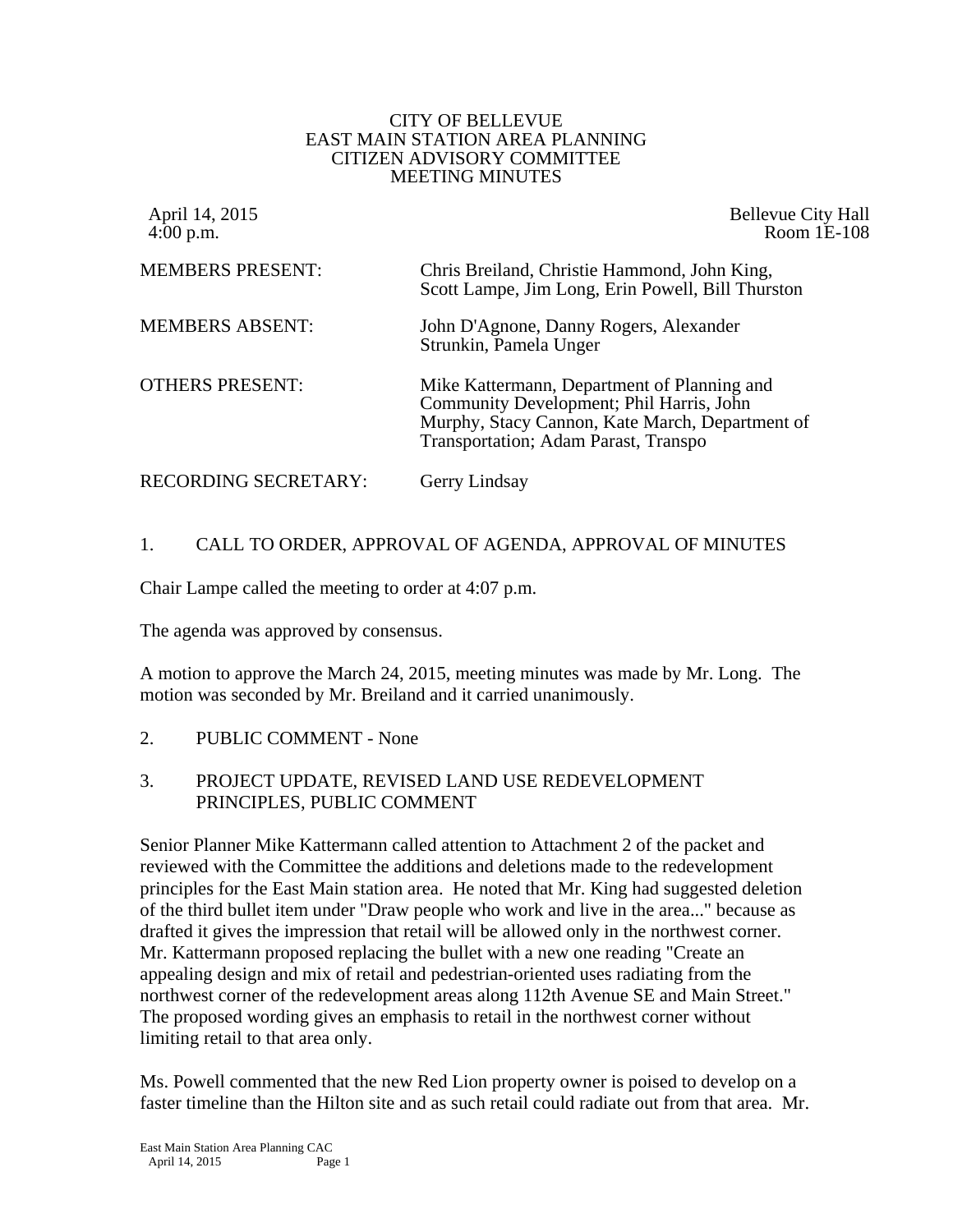Kattermann said the 112th Avenue SE/Main Street intersection will certainly be the most visible and the Committee should be clear about indicating what it wants to see occur there.

Speaking for the Bellevue Club, Mr. Thurston said it will not matter which property decides to redevelop first. Once the code adjustments are in place, those ready to redevelop will do so. The entire redevelopment area, however, should be viewed singularly and the principles should not include language that might limit redevelopment to starting in just one area.

Ms. Powell suggested the Surrey Downs people would be concerned about a mix of retail and pedestrian-oriented uses radiating down Main Street. Mr. Kattermann clarified that the radiating would be toward the east of 112th Avenue SE, not to the west. Ms. Powell proposed making that very clear in the sentence.

Mr. Long referenced a memo received from a local resident regarding redevelopment of the area. He noted that the individual believes having retail along the east end of Main Street would enhance the appeal of walking down to the East Main station. The person also expressed a desire to see Main Street maintained with only two lanes and a turn lane with some on-street parking.

Mr. Kattermann said the character of the south side of Main Street is something that certainly will change due to the construction of the light rail line. The north side will change as well when that area redevelops. In terms of land use and redevelopment, the Committee will not be talking about the area to the west of 112th Avenue SE on Main Street, but will be talking about the street itself. The paragraph in question is focused on the land use that would be to the east of 112th Avenue SE and south of Main Street. He allowed that the proposed language, however, was creating confusion rather than offering guidance and suggested that it should simply be deleted. There was agreement on the part of the Committee members.

Mr. Breiland called attention to the fourth bulleted item under "Be complementary to the neighborhood..." and suggested deleting the word "views." He pointed out that there are varying perspectives as to what constitutes a view and to incorporate the word would simply be to invite controversy. The Committee members concurred.

## 4. TRANSPORTATION ITEMS FOR OPEN HOUSE

Senior planner Philip Harris noted that preparations are under way for the upcoming open house on April 28, and the online open house that will go live on April 20. At the event the public will be asked to comment on what they would like to see studied and analyzed as the project is moved forward.

Mr. Harris said the topics discussed by the Committee at its March 10 meeting will be used to generate comments from the public. The closure of 112th Avenue SE will definitely restrict access for residents of Surrey Downs, both by vehicle and as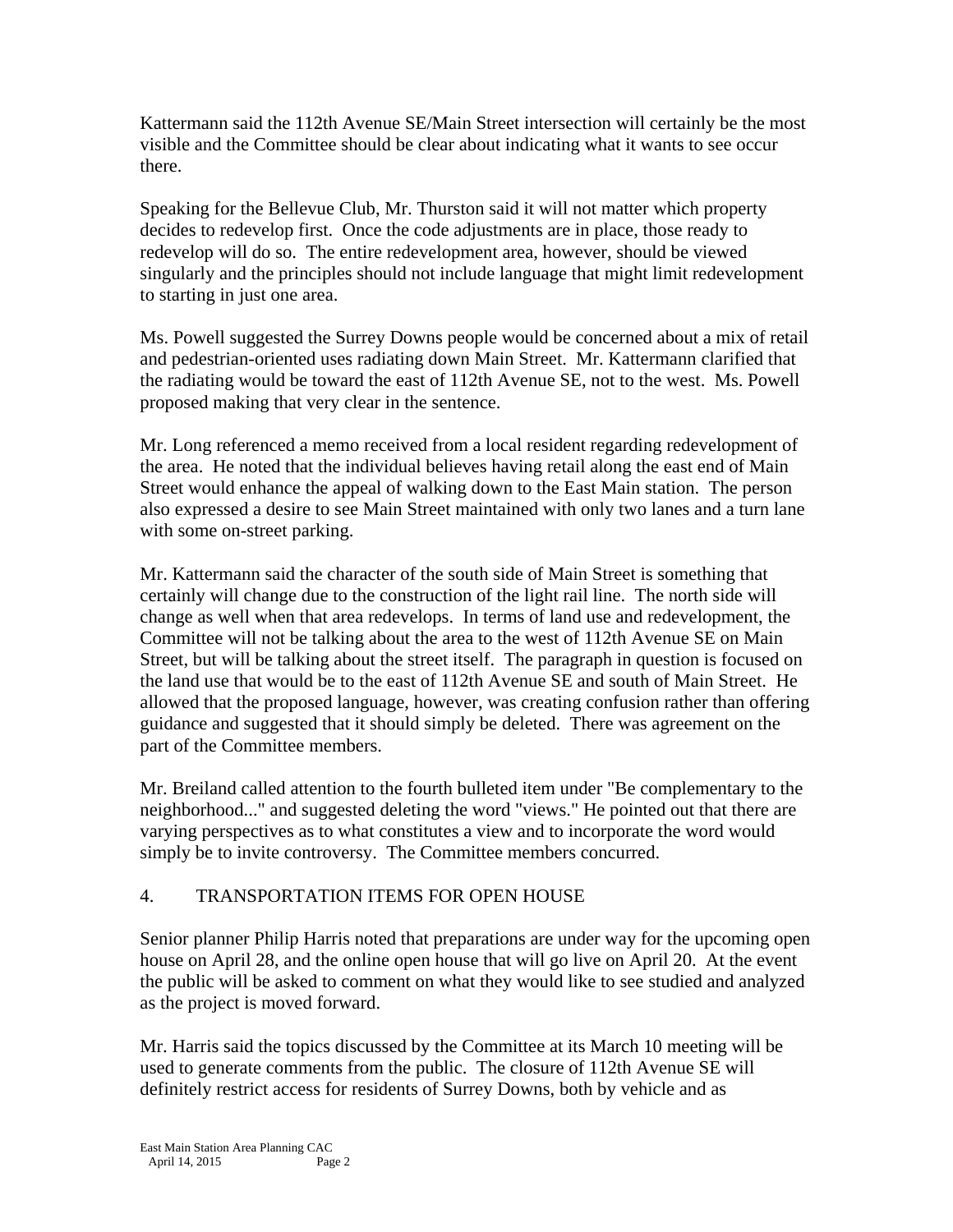pedestrians. There are also concerns about rail riders parking in the residential areas, increased traffic on 112th Avenue SE, and possibly increased traffic on the residential streets. The redevelopment area to the south of Main Street and east of 112th Avenue SE currently is home to commercial uses and lacks a street network; redevelopment could potentially bring in new streets, new sidewalks, and new land uses.

The public will be asked to offer suggestions for ways to improve safety and access to, from and within the residential areas. Suggestions for ways to improve safety for those going to and from the station will also be sought.

Pedestrian access across the light rail line is another concern. With the closure of access from 112th Avenue SE, the only pedestrian access to the neighborhood will be at the new park over the tunnel portal at the intersection of Main Street and 112th Avenue SE. The Committee and the public have both asked if another way of getting across the tracks to the south of Main Street could be identified. Mr. Harris said staff intends to analyze the options but cannot make any promises that a crossing will be built.

Chair Lampe asked what factors will be analyzed. Mr. Harris said cost certainly will be a factor, along with the pros and cons of providing additional pedestrian access to and from the residential areas. Other factors include where such a facility should be located and what it would look like. Any crossing of the tracks will require input from Sound Transit.

Mr. Thurston asked if pedestrian access could go under the tracks. Mr. Harris said anything is possible but cost and other factors would need to be taken into consideration. Such a facility passing under the tracks would need to be designed and completed ahead of construction of the rail line.

Answering a question asked by Ms. Powell, Mr. Harris said there is an existing crosswalk on 112th Avenue SE at SE 6th Street. It might make sense to consider a pedestrian crossing of the track at or near that location.

Mr. Breiland pointed out there is also pedestrian access in the vicinity of SE 1st Place on 112th Avenue SE. It is currently blocked, however.

Associate planner John Murphy said staff have gauged the tenor of the comments heard from the Committee to date and is formulating questions and ideas to test with the public. The Committee has been informed that along 112th Avenue SE, SE 1st Place and SE 4th Street will be closed to cars, bicycles and pedestrians, along with the current vehicular and pedestrian access to the park, but that may be new information to the public. The open house will provide the opportunity to educate the public about those upcoming changes and to ask them what that will mean for them relative to access within the wider station area. The park is going to be downgraded to more of a neighborhood facility, parking will be decreased, and the ball fields will be removed.

Mr. Murphy said staff has collected some newer data relative to traffic counts in and out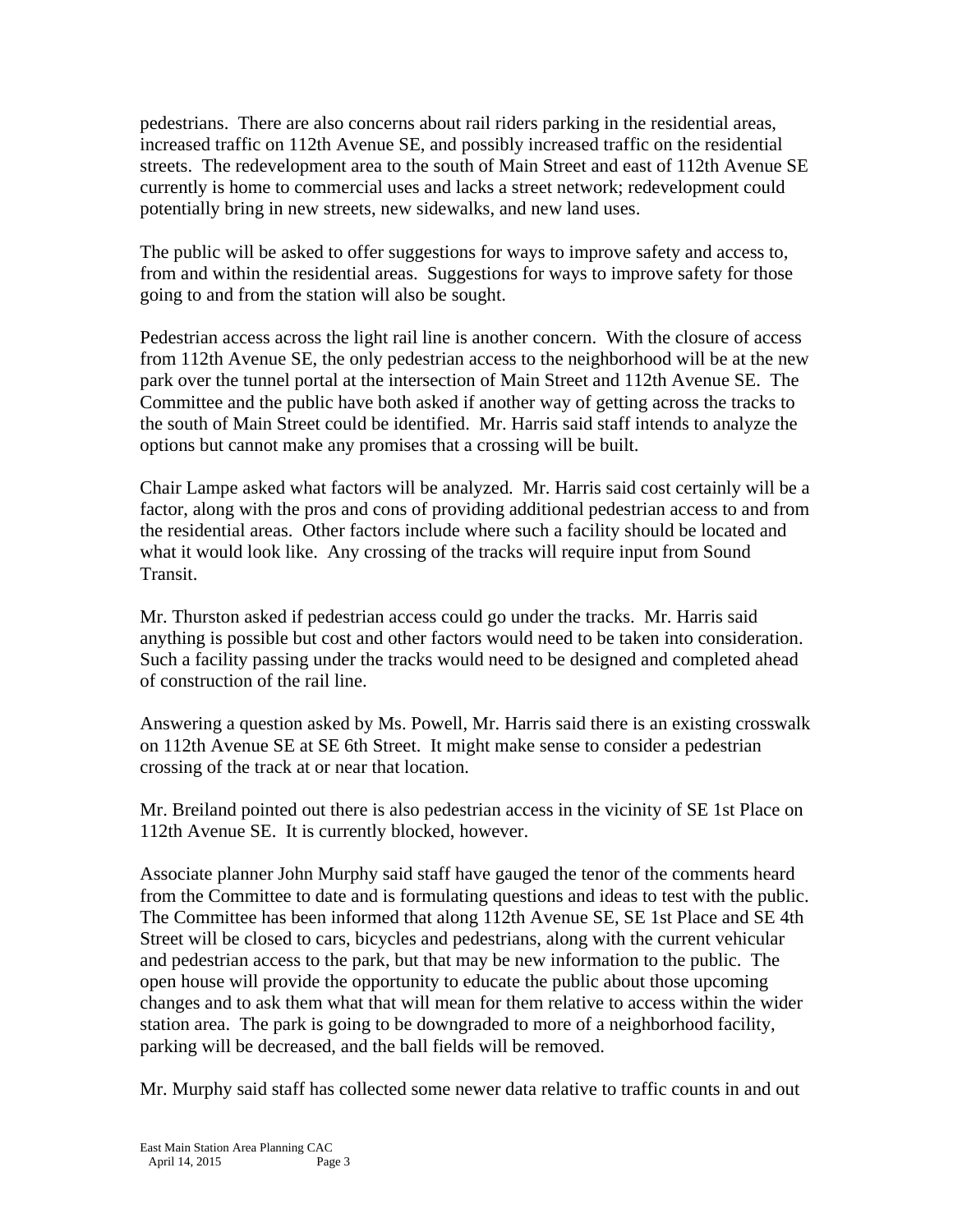of the neighborhood. The new data will enable staff to look at the wider station area in terms of what the redevelopment scenarios could mean for traffic generation and access. He shared the data with the Committee and pointed out that on average 276 vehicles per day come into and out of SE 1st Place, and an average of 461 vehicles come in and out of SE 4th Street. With those entrances closing, that traffic will need to utilize one of the other three neighborhood entrances.

Ms. Hammond commented that since the last Committee meeting she had given thought to traffic flow into 108th Avenue SE from Main Street. She suggested the access issues for the neighborhood actually begin much farther north. Traffic getting off of I-405 headed for the neighborhood is forced to go through the downtown due to the prohibition against turning left onto 112th Avenue SE, though carpools can turn on SE 6th Street. With the closure on 112th Avenue SE, the traffic that would have entered the neighborhood will have to pass through the downtown. Mr. Murphy said the current restrictions at Main Street and 108th Avenue SE and 110th Avenue SE relate to traffic coming from the downtown. Those on 108th Avenue SE to the north of Main Street who might have been forced to travel into the downtown cannot get across Main Street because of the restriction.

Mr. Murphy added that while the areas north of Main Street are outside the purview of the Committee, it will be worth making the point when the recommendation is forwarded to the Council. All of the streets clearly work as a system and need to be addressed accordingly.

Mr. Murphy said the current restrictions at Main Street and 108th Avenue SE and at Main Street and 110th Avenue SE have been discussed often by the Committee. One of the things the wider public should be asked to comment on making the current approach either more or less restrictive. A less restrictive approach could increase access into the neighborhood, but with that greater access could come more cut-through traffic.

Ms. Hammond pointed out that there are currently no left-turn signals on Main Street; traffic turning left must yield. The amount of traffic on Main Street and the fact that it backs up to and beyond 108th Avenue SE at peak times would seem to argue in favor of having left-turn signal; a signal for left turns from Main Street to 108th Avenue SE is needed to accommodate cars, and a left-turn signal from 108th Avenue SE onto Main Street is needed to accommodate pedestrians.

Ms. Powell pointed out that the through restriction on 108th Avenue SE is often ignored. She said it would be interesting to know what percentage of cars simply do not obey the restriction. Mr. King said the problems are going to be aggravated as the closures on 112th Avenue SE are put into play.

*NOTE: The CAC approved the minutes of the April 14, 2015, meeting on May 26, 2015, including the following partial transcript (in italics) from time stamp 51:07 to 55:20.*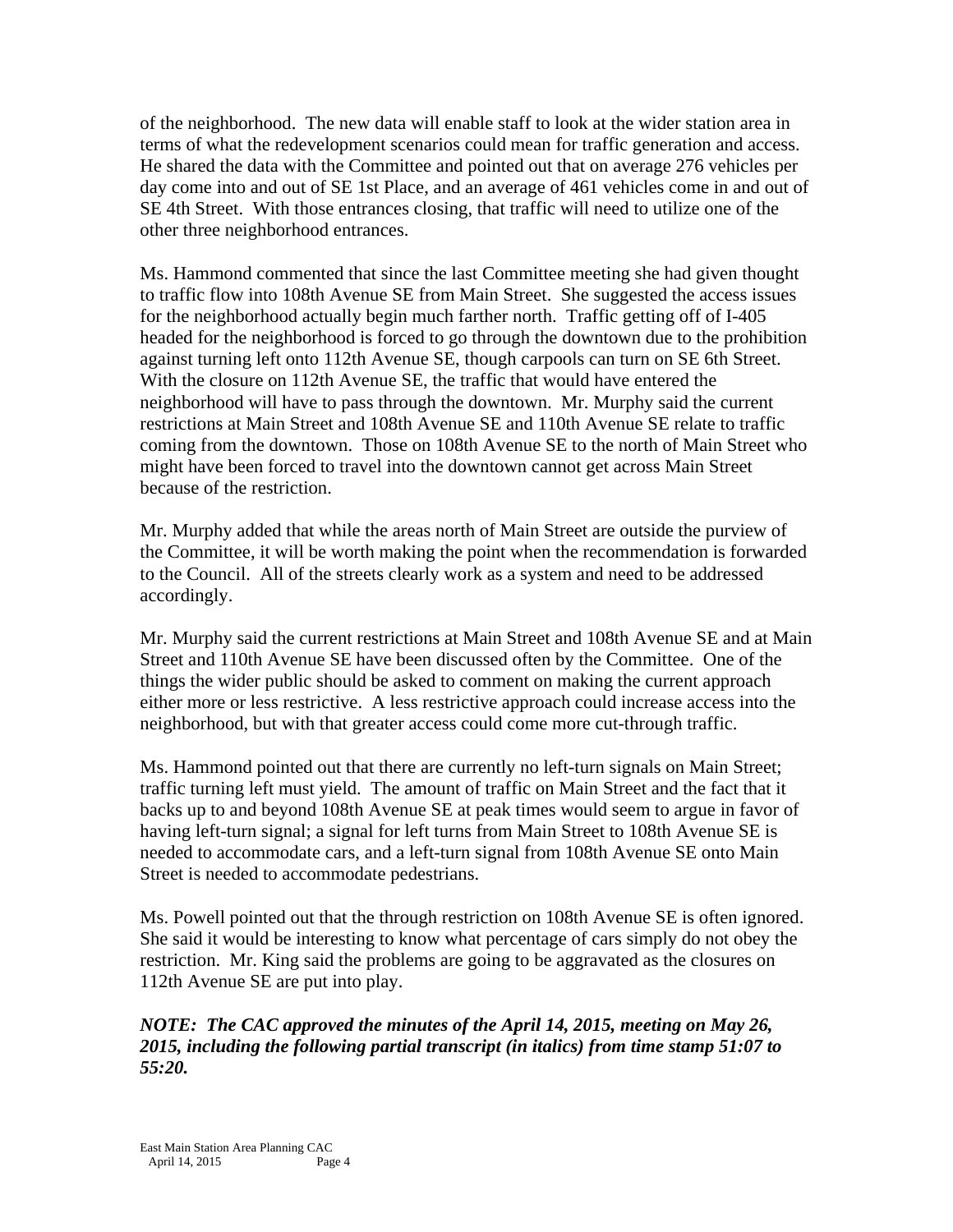# **Time Stamp: 51:07 – begin transcript**

**Ms. Hammond** – *You know I was thinking about it and wonder about what everybody else thinks. I think it's really turning from Main Street onto 108th. I don't think, let me think about that. No, if you're on 108th trying to turn onto Main Street, it doesn't seem to me like it's too, like it's not, like it's difficult to do that. But if the straight through restriction comes off that may, that may change that picture.*

**Ms. Powell** - *But the straight, I would love to know what the degree of problem with the law occurs, is it? I mean I don't know if it's 1 in 4 blows through, or, and I'm sure it goes on throughout the day, because traffic on 108th is getting pretty, pretty bad.*

**Mr. Lampe** *– Just my own observation because I walk that a lot.* 

**Ms. Powell** – *Yeah, I see you walking.* 

**Mr. Lampe** – *Yeah, and I see occasionally someone go through, but it's actually I would guess maybe 10% at most.*

**Ms. Powell** – *And I would disagree with that respectfully because I've been almost hit twice* {**Mr. Lampe** – *sure*} *and my husband has been almost hit twice. I've almost been hit as a pedestrian as well as a driver.* {**Ms. Hammond** – *numerous times*}. *And I think it's the, you know, the 4 to 6 window in the afternoon, and then kind of in the morning but especially in the 3 to 6 or 3 to 7 that's when it happens a lot, I think.* 

**Mr. Murphy** – *So is the concern more about pedestrian safety at the intersection itself or is it also increased traffic in the neighborhood.* 

**Ms. Powell** – *Both. Increased traffic and increased safety for pedestrians. Because people are in a hurry and they want to get to I-90 to they're going to blow through the neighborhood. And I mean pedestrians and also cars.*

**Mr. King** – *But this is going to become definitely more aggravated as the closures are made (Powell – yeah} on 112th and I think it requires imagination not just to think how bad it is now and may be getting, but how much worse it will likely be on 108th when the other side of Surrey Downs is sealed off.*

**Ms. Hammond** – *You know what? I think that I would say the left turn signal is important from Main Street for the car. I would say that the left-hand signal from 108th is important for the pedestrians. I have had difficulty crossing Main Street at that intersection on numerous occasions when I clearly had the walk light. But, and actually the only time that I actually saw somebody stopped by a police officer was when somebody cut in front of me and almost hit me and there happened to be a police officer right there. And, but so often pedestrians get cut off at those intersections.*

**Mr. King** – *You were attempting to cross Main Street?*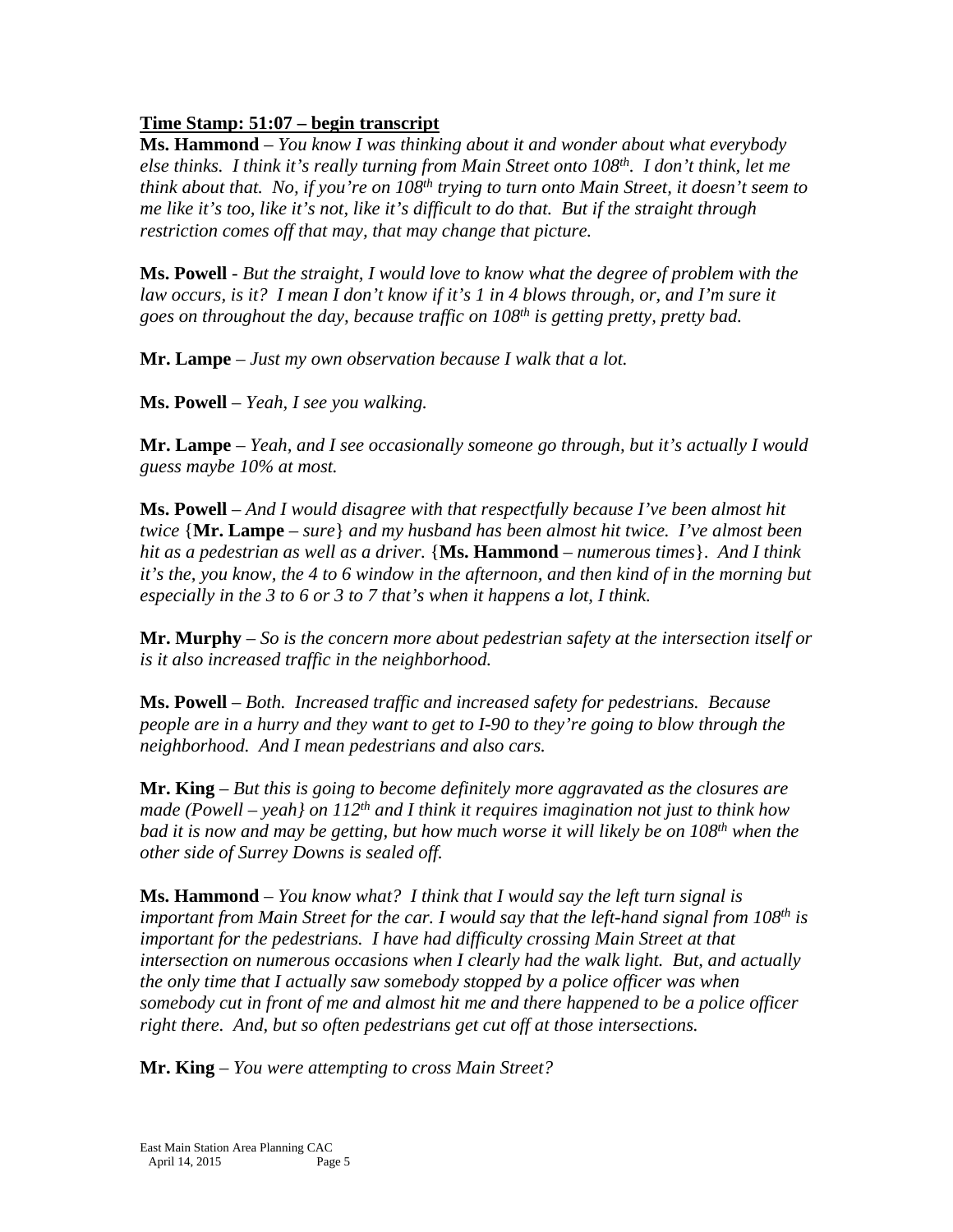**Ms. Hammond** – *Main Street, yeah.*

**Mr. Parast** – *This was southbound turning left or southbound turning right?*

**Mr. Breiland** – *It's both.*

**Ms. Hammond** – *It is both, yeah, it's both. But my experience has been the southbound turning left, but that doesn't mean it isn't just as much the other way.*

**Mr. Breiland** – *My only concern is that when you put left the turn arrows on at the cycle, the time that it takes the light to cycle through goes up and I wait there, I don't' know how much of my life I've wasted waiting at that intersection. It's just I'd prefer that those lights be as short as they can. So it's something I walk through twice a day.*

**Mr. Murphy** – *This gets back to the opportunity to educate the public as well on some of these trade-offs.* **Time Stamp: 55:20 – end transcript** 

Ms. Powell commended the city for installing the new bicycle safety measure on 108th Avenue SE to the north of Main Street.

Mr. Murphy said another issue proposed to be addressed as part of the open house will be whether or not the residential parking zones should be expanded, or new zones created, given the possibility of an increase in hide and ride parking in the neighborhood. Additionally, the public could be asked to comment on the use of traffic calming measures in the neighborhood to reduce speeds and discourage cut-through traffic, and whether or not some of the internal neighborhood streets should have sidewalks.

Ms. Powell said it would be very helpful to know where those attending the open house in person or online actually live. Mr. Murphy said a sign-in sheet is used at city open house events that includes an address and how they heard about the event. Direct mailers will be sent out to an area just a bit larger than the station area.

Ms. Powell said she would not be surprised to see people choosing to park their cars at the park and walk to and get on the train. Some restrictions on parking at the park should be explored.

Mr. Harris reminded the Committee members that several scenarios for the redevelopment area have been discussed. The impact resulting from the different scenarios relative to traffic is being estimated and will in time be shared with the Committee.

With regard to pedestrian/bicycle projects, Adam Parast with Transpo said projects have been identified that were either discussed previously by the Committee or called for in the pedestrian/bicycle plan.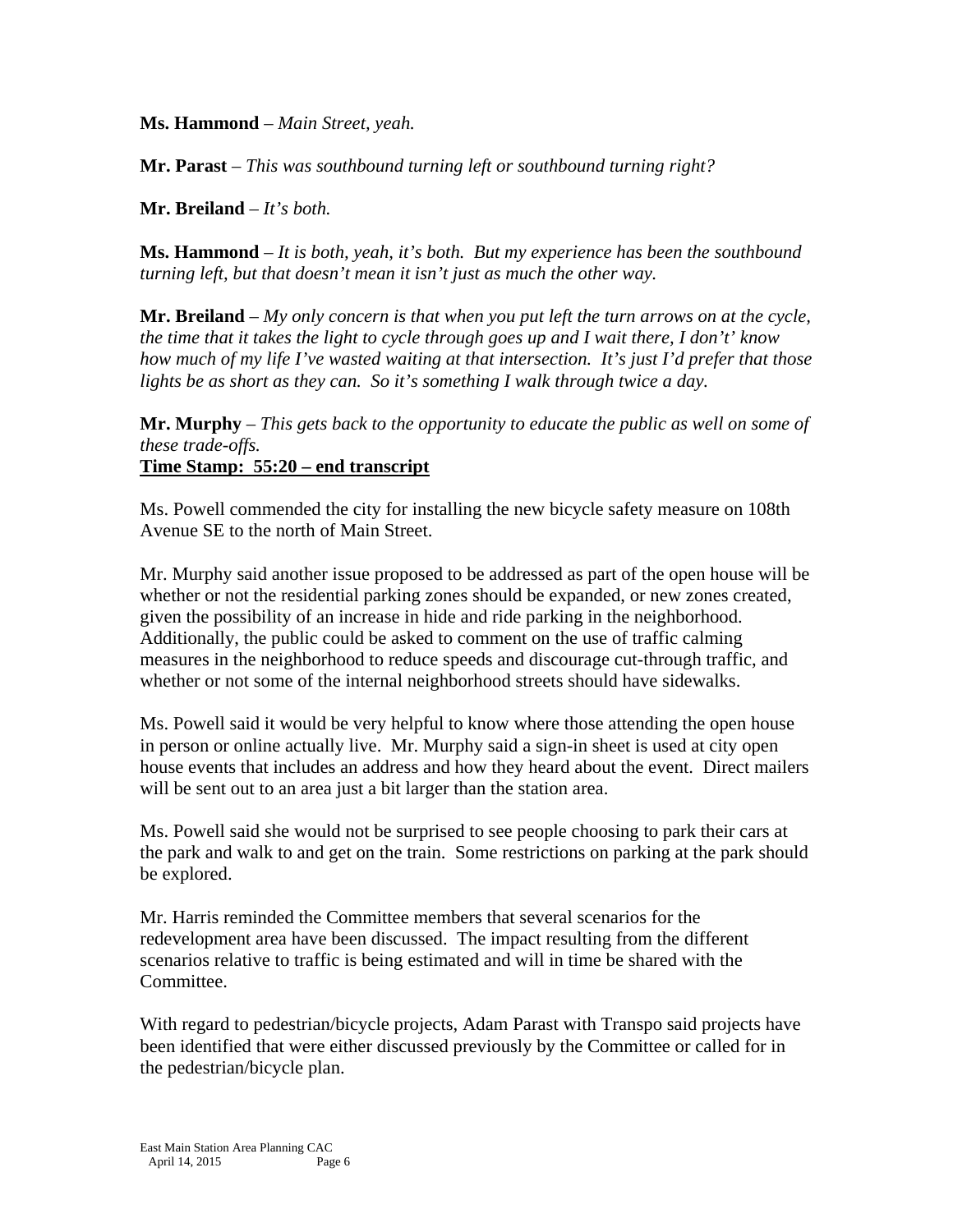Ms. Hammond called attention to the section of Main Street between 108th Avenue SE and 106th Avenue SE and said the sidewalk is a concern. There is no sidewalk at all in places, and where there is it appears the business have over time encroached, leaving only a very narrow area in which to walk.

Mr. Parast said clearly there is a need to have a good linear corridor for pedestrians and cyclists running east and west along Main Street. Additionally, the shoulder on Main Street crossing I-405 is in need of improvements and should be connected to the Eastside rail corridor. Improvements are also needed on 109th Avenue SE, and a crossing of the light rail tracks along 112th Avenue SE has been identified.

Mr. Thurston noted that suggestions have been made about running a street through the center of the Bellevue Club property, an approach that would be problematic, particularly from a safety standpoint. Improved connections to and from the site would be welcomed, particularly pedestrian and bicycle access across I-405. Mr. Parast said the connection through the property may be for pedestrians and bicycles only and not for cars.

Chair Lampe commented that there will be a clear need for good pedestrian access to and from the redevelopment area. In the Surrey Downs neighborhood, however, access should largely be for those who live there.

Ms. Powell stressed the need to have good bicycle lanes running along Main Street, particularly over I-405. Ms. Hammond agreed and pointed out that while technically possible, crossing the freeway on SE 4th Street is very dangerous for bicycles. Mr. Breiland agreed that Main Street offers the best and safest crossing.

Ms. Powell suggested some public education would be in order to let people know that riding bicycles on sidewalks in Bellevue is permissible. If people realized they could do that, it is possible that fewer bicycle-specific facilities would be needed. Mr. Harris said one of the things that has been proposed for the south side of Main Street between 110th Avenue SE and 112th Avenue SE is a widened multipurpose path.

Chair Lampe said it would be useful to know how many light rail riders might be expected to have bicycles with them. Mr. Harris said he would check with Sound Transit to see if they have pertinent information relative to the Central Link line. Mr. Parast said a surprisingly large number of riders on Community Transit's Swift Line actually ride bikes to the bus. He said the Central Link system has the ability to accommodate two bicycles per car.

Ms. Breiland said he suspected most who ride their bikes to take the train will choose to leave them at the station rather than take them with them on the train.

Mr. Kattermann said at the open house the public will be asked questions about the four redevelopment scenarios for the properties on the east side of the 112th Avenue SE. He briefly reviewed for the Committee members the redevelopment scenarios, the drawings that will be presented, and the questions that will be asked.